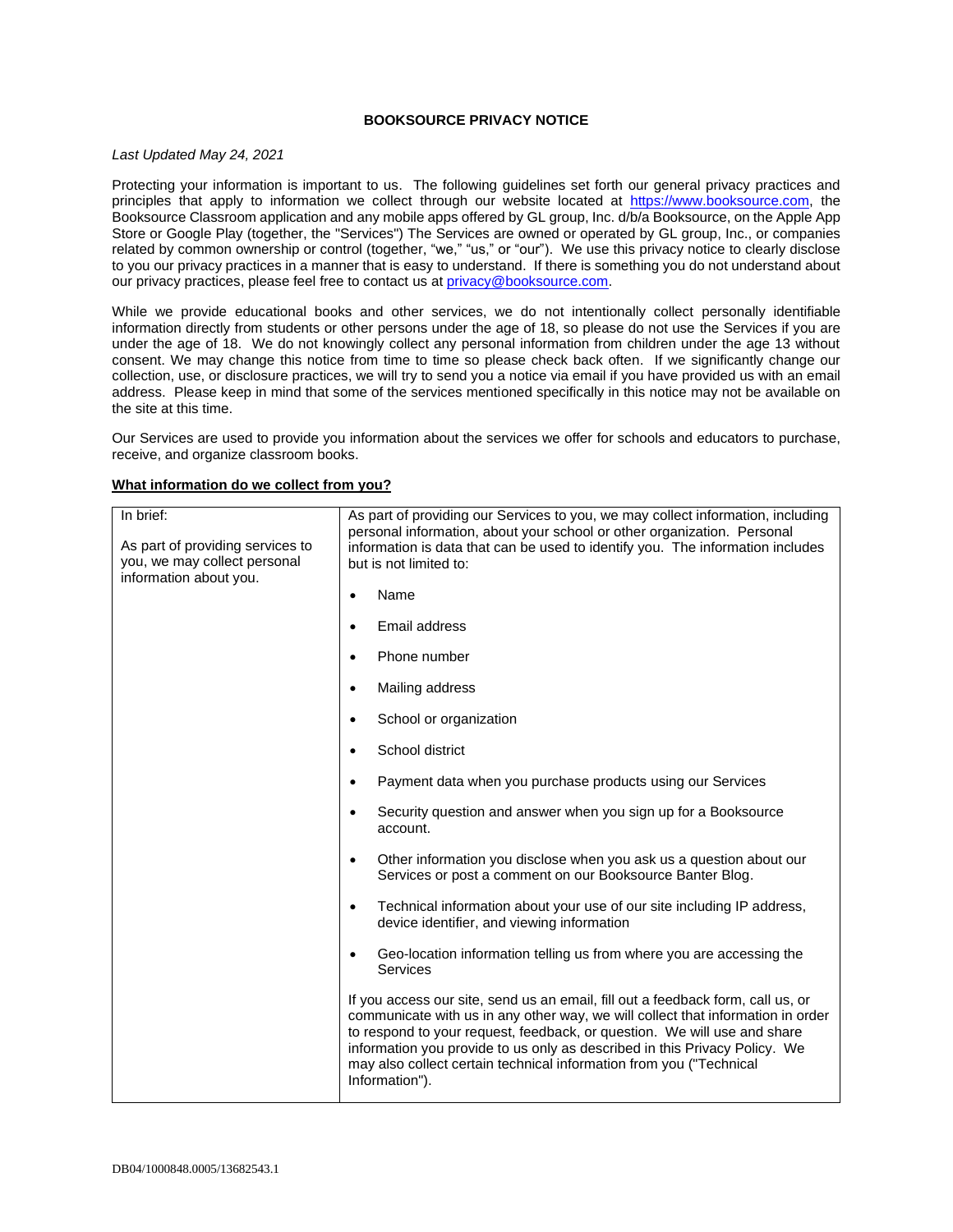|  | Information about the device(s) you use to access our website,<br>including MAC address, IP address, browser type and version, time<br>zone setting, browser plug-in types and versions, operating system<br>and platform, device type, and device identifiers |
|--|----------------------------------------------------------------------------------------------------------------------------------------------------------------------------------------------------------------------------------------------------------------|
|  | Information about your visits to our website, including the full URL<br>clickstream to, through and from these websites (including date and<br>time)                                                                                                           |
|  | Information we need and use to facilitate your use of our website<br>(including to provide access to third-party websites and services),<br>such as URL requests, destination IP addresses, or device<br>configuration details                                 |
|  | Webpages you viewed or searched for; page response times,<br>download errors, length of visits to certain pages, page interaction<br>information (such as scrolling, clicks, and mouse-overs), and<br>methods used to browse away from the page                |
|  |                                                                                                                                                                                                                                                                |

# **How do we collect information from you?**

| In brief:                                                                                                                                   | <b>Direct Collection</b>                                                                                                                                                                                                                                                                                                                                                                                                                                                                                                                                                                                                                                                                                                                                                                                                                                                                                                                                                                                                                                                                                                                                                                         |
|---------------------------------------------------------------------------------------------------------------------------------------------|--------------------------------------------------------------------------------------------------------------------------------------------------------------------------------------------------------------------------------------------------------------------------------------------------------------------------------------------------------------------------------------------------------------------------------------------------------------------------------------------------------------------------------------------------------------------------------------------------------------------------------------------------------------------------------------------------------------------------------------------------------------------------------------------------------------------------------------------------------------------------------------------------------------------------------------------------------------------------------------------------------------------------------------------------------------------------------------------------------------------------------------------------------------------------------------------------|
| We collect information from you<br>directly when you enter it into a<br>form on our Services. We collect<br>information from you indirectly | We collect much of the information listed above directly from you when you<br>submit it to us through the Services. This includes information you share on<br>the Contact Us page of our website or through email via<br>service@booksource.com.                                                                                                                                                                                                                                                                                                                                                                                                                                                                                                                                                                                                                                                                                                                                                                                                                                                                                                                                                 |
| and automatically through the<br>use of cookies, web beacons and                                                                            | Indirect Collection - Cookies and Other Technology                                                                                                                                                                                                                                                                                                                                                                                                                                                                                                                                                                                                                                                                                                                                                                                                                                                                                                                                                                                                                                                                                                                                               |
| log files.                                                                                                                                  | As part of offering and providing customizable and personalized services, we<br>use cookies and other online tracking technologies to store and sometimes<br>track information about you. We may use these technologies to:                                                                                                                                                                                                                                                                                                                                                                                                                                                                                                                                                                                                                                                                                                                                                                                                                                                                                                                                                                      |
|                                                                                                                                             | <b>Collect Technical Information</b><br>$\bullet$<br>Provide you with personalized content based on your use of our site<br>$\bullet$<br>Enable you to more easily use our site by remembering and using contact<br>$\bullet$<br>information, purchasing information, and registration information<br>Evaluate, monitor and analyze the use of our site and its traffic patterns to<br>$\bullet$<br>help improve our site and services<br>Assist us with ad reporting functions such as to learn which ads are<br>$\bullet$<br>bringing users to our website                                                                                                                                                                                                                                                                                                                                                                                                                                                                                                                                                                                                                                     |
|                                                                                                                                             | The types of technologies we use include:                                                                                                                                                                                                                                                                                                                                                                                                                                                                                                                                                                                                                                                                                                                                                                                                                                                                                                                                                                                                                                                                                                                                                        |
|                                                                                                                                             | Cookies. A cookie is a small amount of data that is sent to your browser from<br>a Web server and stored on your computer's hard drive. Cookies enable us to<br>identify your browser as a unique user. Cookies may involve the transmission<br>of information from us to you and from you to us. Cookies may also be used<br>by another party on our behalf to transfer information to us in accordance with<br>their privacy statement. Some cookies are "persistent cookies." They are<br>used by us each time you access our website. These include cookies that<br>keep you signed into your account and enable us to keep your "Wish List"<br>populated in our database. Other cookies are called "session cookies."<br>Session cookies are used only during a specific browsing session. We may<br>use a session cookie, for example, to remember that you have already<br>navigated through a particular menu, or that you have entered in age<br>information for a portion of a site that is restricted by age. We may also use<br>"analytics cookies" that allow web analytics services to recognize your<br>browser or device and, for example, identify whether you have visited our |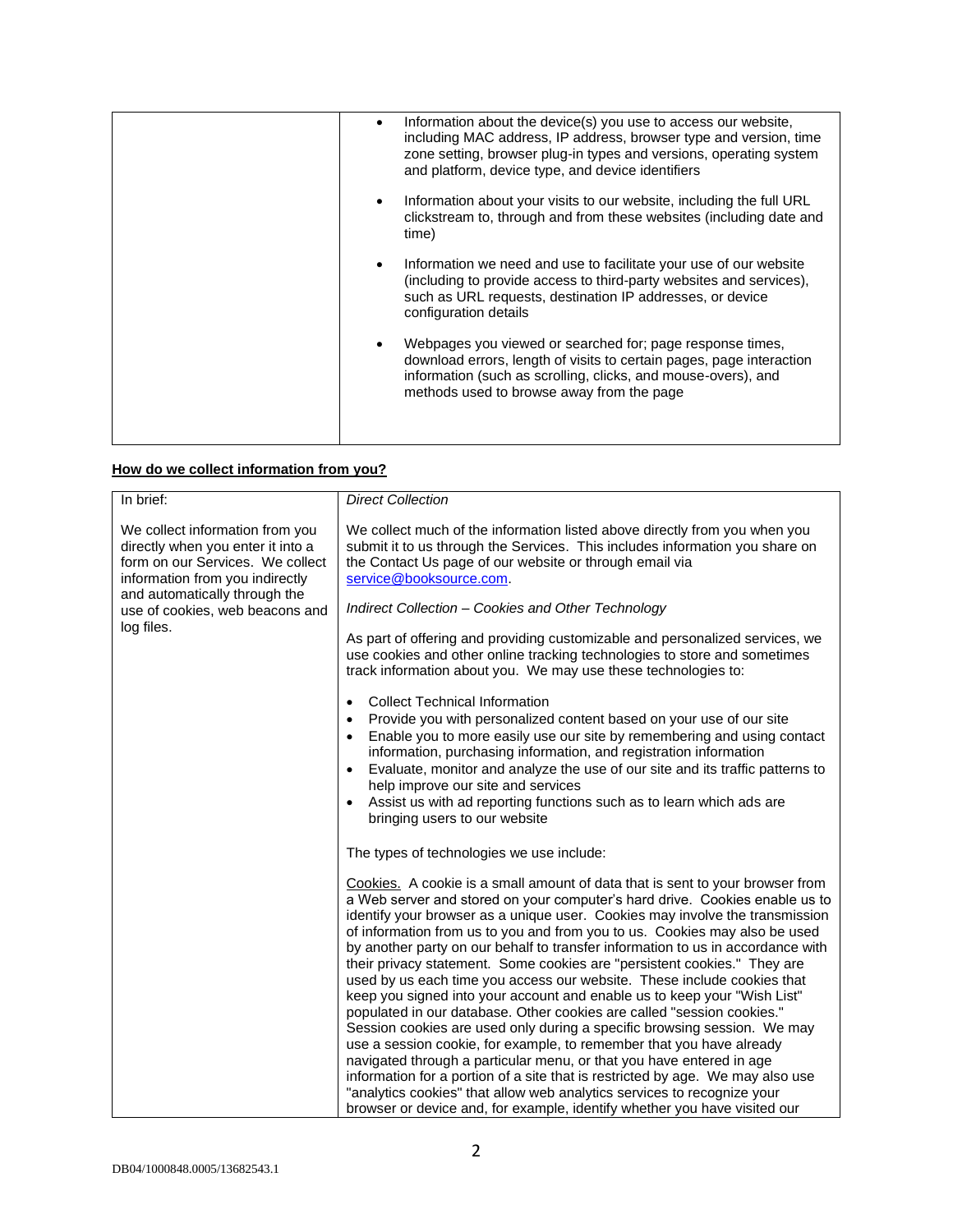| website before, what you have previously viewed or clicked on, and how you<br>found us. Analytics cookies may collect information about your location. This<br>information is provided anonymously for statistical analysis only. Analytics<br>cookies are usually persistent cookies.                                                                                                                                                                                                                                                                                                                                                                                                                                                                                                                                                                                                                                                   |
|------------------------------------------------------------------------------------------------------------------------------------------------------------------------------------------------------------------------------------------------------------------------------------------------------------------------------------------------------------------------------------------------------------------------------------------------------------------------------------------------------------------------------------------------------------------------------------------------------------------------------------------------------------------------------------------------------------------------------------------------------------------------------------------------------------------------------------------------------------------------------------------------------------------------------------------|
| Google Analytics. If you do not want your activity on our website to be tracked<br>by Google Analytics, you may opt out by using this link:<br>http://tools.google.com/dlpage/gaoptout?hl=en                                                                                                                                                                                                                                                                                                                                                                                                                                                                                                                                                                                                                                                                                                                                             |
| Web Beacons. We also employ a software technology called a clear GIF<br>(Graphics Interchange Format), also known as a pixel tag or Web beacon. A<br>clear GIF is a line of code that we place on our Services or in e-mails which<br>allows us to analyze our advertising and the general usage patterns of visitors<br>to our Services. These help us better manage content on our site by<br>informing us what content or promotions are effective. Unless you consent,<br>we do not collect personally identifiable information from you through the use<br>of web beacons. You may not disable Web beacons.                                                                                                                                                                                                                                                                                                                         |
| Log Files. Like most standard website servers, we use log files. Log files<br>track Internet protocol (IP) addresses, browser type, Internet service provider<br>(ISP), referring/exit pages, platform type, date/time stamp, and number of<br>clicks. We utilize this information to analyze trends, administer the site,<br>prevent fraud, track website navigation in the aggregate, and gather broad<br>demographic information for aggregate use.                                                                                                                                                                                                                                                                                                                                                                                                                                                                                   |
| Social Networking. Our website permits you to use third party social<br>networking platforms such as Facebook, YouTube, Pinterest, Twitter,<br>LinkedIn, and Instagram. These plug-ins allow you to follow us on those<br>services. When you use social networking platforms and plugins, you share<br>your information with them and their privacy notice applies to their disclosure<br>of such information. In addition, they may be able to collect information about<br>you, including your activity or may notify your connections on the social<br>networking platform about your use of our website. Such services may allow<br>your activity to be monitored across multiple websites for purposes of<br>delivering more targeted advertising. Please note that their own privacy<br>polices apply and we encourage you to read them. We may add new social<br>networking plugins and buttons to our website from time to time. |
| Advertising Services. While Booksource does not serve targeted third-party<br>advertising on our website, when you use social networking plug-ins or other<br>third-party services that interface with our website, those plug-ins or services<br>may engage in targeted advertising. You can control your advertising<br>preferences and opt out of certain advertising by using tools by the Network<br>Advertising Initiative, Web Choices, or Google.                                                                                                                                                                                                                                                                                                                                                                                                                                                                                |

## **What choices do you have about the collection of information about you?**

| In brief:                                                            | Direct Collection. If you do not want to share your information, you can                                                                       |
|----------------------------------------------------------------------|------------------------------------------------------------------------------------------------------------------------------------------------|
| You can always choose not to                                         | choose not to participate in a particular service or activity.                                                                                 |
| submit information. You can                                          | Cookies. You may disable browser cookies in your browser or set your                                                                           |
| disable cookies in your browser.<br>You can choose not to use social | browser to warn you when a cookie is being sent. You may lose some<br>features or functionality when you disable cookies. Remember, also, that |
| networking plug-ins. You can                                         | disabling cookies is browser specific. If you log on using Google Chrome,                                                                      |
| opt-out of our marketing related<br>emails.                          | you must also disable cookies in Safari if you use that browser at a different<br>time.                                                        |
|                                                                      |                                                                                                                                                |
|                                                                      | Web Beacons. It is not possible to disable Web beacons.                                                                                        |
|                                                                      | Log Files. It is not possible to disable log files.                                                                                            |
|                                                                      |                                                                                                                                                |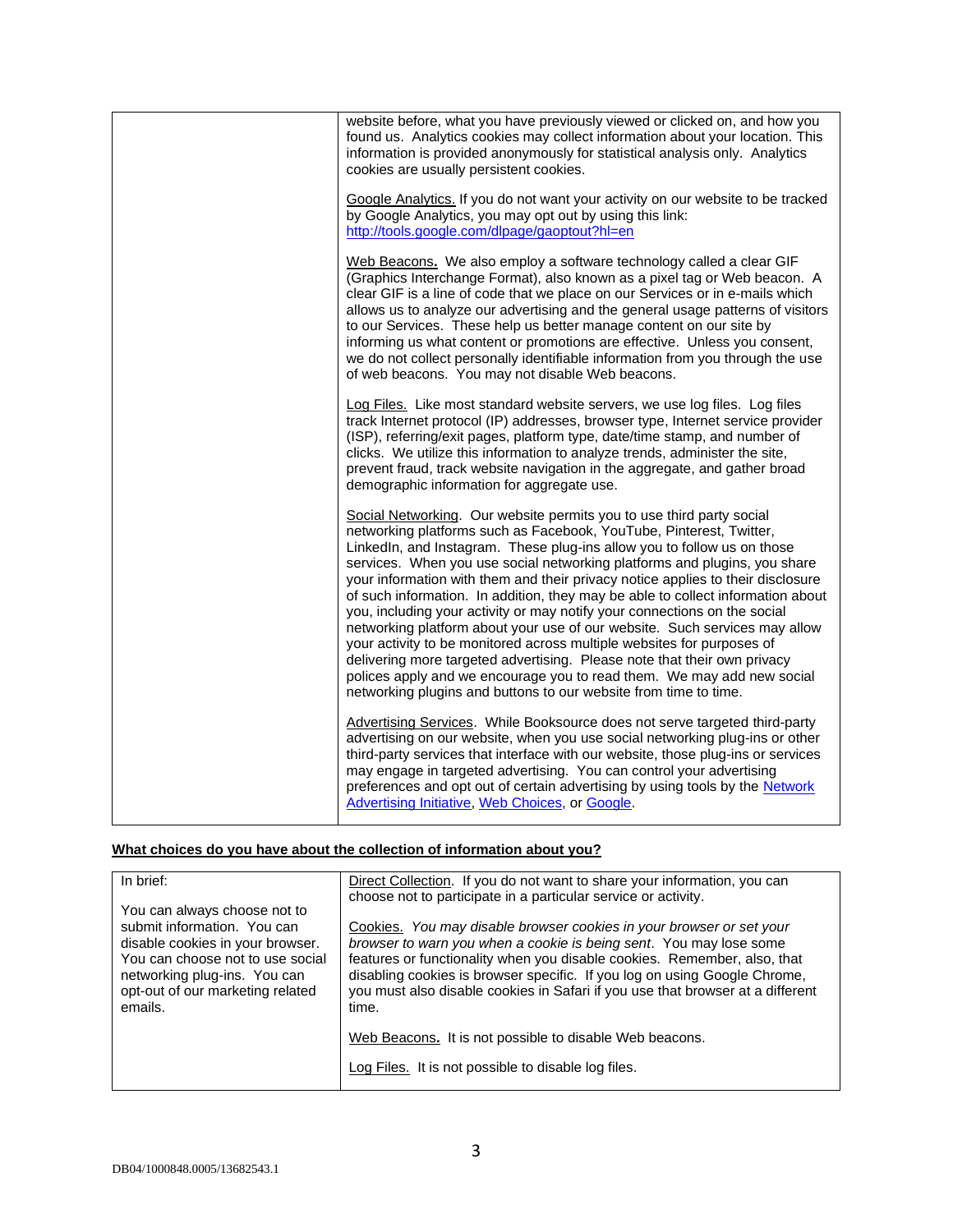| Social Networking. If you do not want to share your information, you can<br>choose not to use social networking plug-ins.                                                                                                                                                                             |
|-------------------------------------------------------------------------------------------------------------------------------------------------------------------------------------------------------------------------------------------------------------------------------------------------------|
| Marketing Emails. To ensure that you will not receive recurring marketing or<br>other information from us unless you choose to, we will provide you with<br>simple instructions on each marketing email from us for you to let us know<br>that you have chosen to stop receiving such emails from us. |
| Do Not Track. Do Not Track (DNT) is a privacy preference that users can set<br>in their web browsers. Our website does not track users across multiple<br>websites, so enabling this setting will not affect your experience on the<br>website.                                                       |

# **How do we use your information?**

| In brief:                                                                                                                                                                                                                                                                                                                       | We may use your personal information and Technical Information to:                                                                                                                                                                                                                                                                                                                                                                                                                                                                                                                                                                                                                                                                                                                                                                                                                                                                                                                                                                                                                                                                                                                                                                                                                                                                                                                                                                                                                                                                                                                                                                                                                                               |
|---------------------------------------------------------------------------------------------------------------------------------------------------------------------------------------------------------------------------------------------------------------------------------------------------------------------------------|------------------------------------------------------------------------------------------------------------------------------------------------------------------------------------------------------------------------------------------------------------------------------------------------------------------------------------------------------------------------------------------------------------------------------------------------------------------------------------------------------------------------------------------------------------------------------------------------------------------------------------------------------------------------------------------------------------------------------------------------------------------------------------------------------------------------------------------------------------------------------------------------------------------------------------------------------------------------------------------------------------------------------------------------------------------------------------------------------------------------------------------------------------------------------------------------------------------------------------------------------------------------------------------------------------------------------------------------------------------------------------------------------------------------------------------------------------------------------------------------------------------------------------------------------------------------------------------------------------------------------------------------------------------------------------------------------------------|
| Our main goal in collecting<br>information is to improve the site<br>and provide you with the best<br>possible experience on the site.<br>For example, by using the<br>information we collect, we can<br>provide you with an easy to use<br>and readily available forum to ask<br>questions about our products and<br>services. | Answer questions you may have about our products and services<br>$\bullet$<br>Notify you of other products or services available from us and our<br>$\bullet$<br>affiliates<br>Respond to your request about employment opportunities at our<br>$\bullet$<br>company<br>Personalize online content so that it applies to you and your interests<br>$\bullet$<br>Send you emails about updates, information, or alerts regarding the<br>$\bullet$<br>Services<br>Provide you with advertising targeted on your interests<br>$\bullet$<br>Make our products, Services, and website better<br>$\bullet$<br>Compile, analyze and do research on our users' demographics and<br>$\bullet$<br>behavior<br>Operate the Services, including administration, internal operations,<br>$\bullet$<br>troubleshooting, data analysis, testing, research, statistical and survey<br>purposes<br>Facilitate applications and interviews for career opportunities<br>$\bullet$<br>Manage your access to the Services<br>$\bullet$<br>Send you information that allows you to use the Services;<br>$\bullet$<br>Comply with applicable laws and regulations and other legal<br>$\bullet$<br>requirements<br>Maintain the security of the Services<br>$\bullet$<br>Detect, investigate and prevent activities that may violate our policies or<br>$\bullet$<br>be illegal<br>Improve the Services and present content and information in the optimal<br>$\bullet$<br>way for you and your device(s)<br>Provide advertisements on the website<br>$\bullet$<br>Measure or understand the effectiveness of advertising we provide to<br>$\bullet$<br>you and other customers like you, and to deliver relevant advertising to<br>you. |
|                                                                                                                                                                                                                                                                                                                                 | We use and share location data only to provide and improve our service. We<br>use analytics cookie information for analytics purposes but do not associate<br>your personal information with them.                                                                                                                                                                                                                                                                                                                                                                                                                                                                                                                                                                                                                                                                                                                                                                                                                                                                                                                                                                                                                                                                                                                                                                                                                                                                                                                                                                                                                                                                                                               |

# **Who is collecting your information?**

| In brief:                                                                                                               | When you are on our site and are asked for personal information, you are                                                                                                                                                              |
|-------------------------------------------------------------------------------------------------------------------------|---------------------------------------------------------------------------------------------------------------------------------------------------------------------------------------------------------------------------------------|
| We collect your personal<br>information and may use third<br>party service providers to assist<br>with that collection. | sharing that information with us and our affiliates and service providers.<br>Although we generally operate the Services and collect the information, we<br>may engage third party service providers to assist us in that collection. |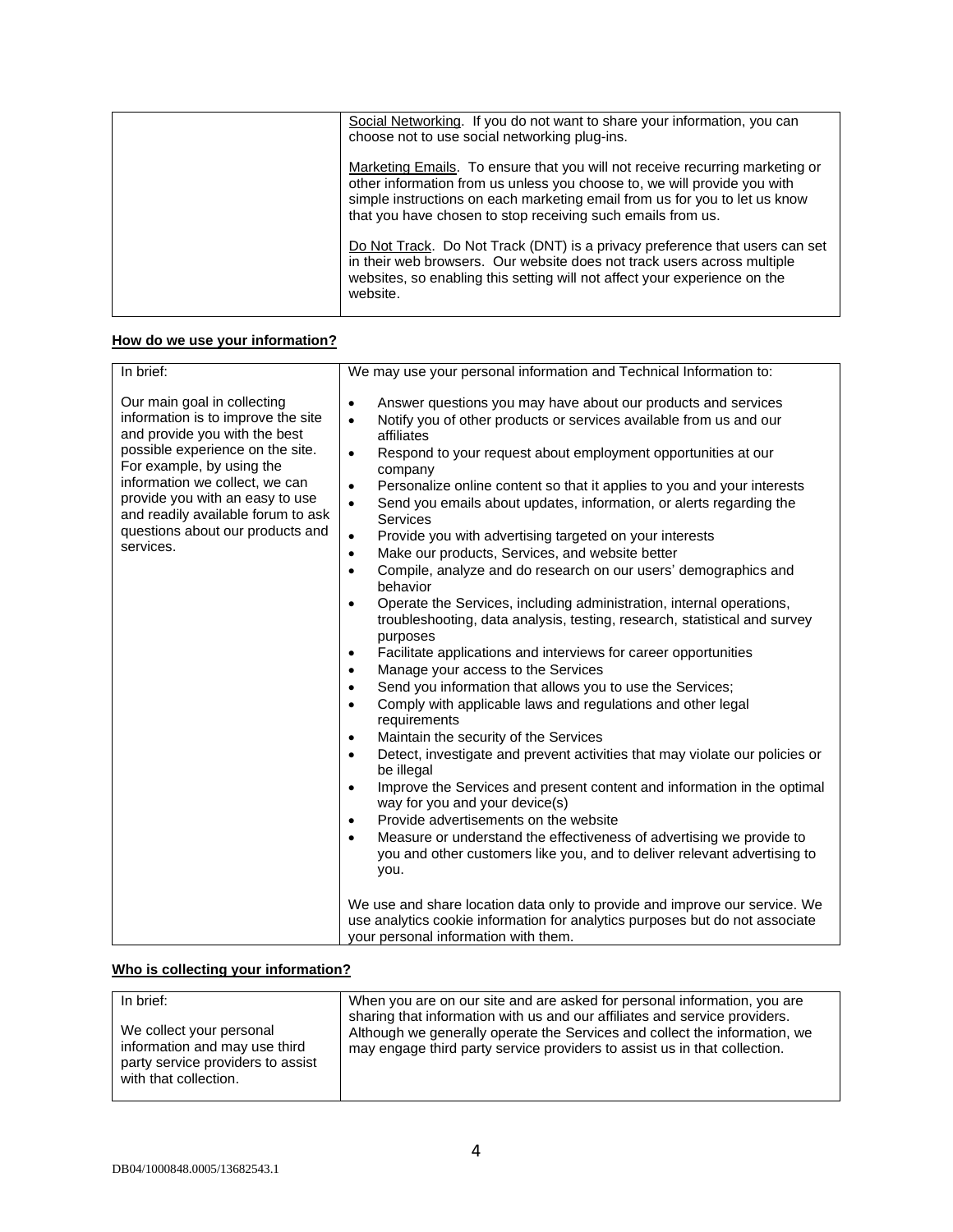| about you when you visit those sites. The information practices of other<br>websites linked to our websites are not covered by this privacy notice. |
|-----------------------------------------------------------------------------------------------------------------------------------------------------|
|-----------------------------------------------------------------------------------------------------------------------------------------------------|

## **With whom do we share your information?**

| In brief:<br>We share your information with<br>companies who assist us in<br>providing services, when we need<br>to protect our website or<br>information and when we sell our<br>businesses. We do not sell your<br>personal information to third<br>parties. | We will not disclose any of your personally identifiable information except<br>when we have your permission or under special circumstances, such as when<br>we believe in good faith that the law requires it or under the circumstances<br>described below. These are some of the ways that your information may be<br>disclosed:<br><b>Service Providers</b><br>We occasionally hire other companies to provide limited services on our<br>behalf, including website development, data storage and operation, analyzing<br>website use, processing payments, and processing data. We will only<br>provide those companies the information they need to deliver the service, and                                   |
|----------------------------------------------------------------------------------------------------------------------------------------------------------------------------------------------------------------------------------------------------------------|---------------------------------------------------------------------------------------------------------------------------------------------------------------------------------------------------------------------------------------------------------------------------------------------------------------------------------------------------------------------------------------------------------------------------------------------------------------------------------------------------------------------------------------------------------------------------------------------------------------------------------------------------------------------------------------------------------------------|
|                                                                                                                                                                                                                                                                | they are contractually prohibited from using that information for any other<br>reason.                                                                                                                                                                                                                                                                                                                                                                                                                                                                                                                                                                                                                              |
|                                                                                                                                                                                                                                                                | Data in the Aggregate                                                                                                                                                                                                                                                                                                                                                                                                                                                                                                                                                                                                                                                                                               |
|                                                                                                                                                                                                                                                                | We may disclose "blinded" aggregated data and user statistics to third parties.<br>Blinded data is data that does not identify an individual person.                                                                                                                                                                                                                                                                                                                                                                                                                                                                                                                                                                |
|                                                                                                                                                                                                                                                                | Other                                                                                                                                                                                                                                                                                                                                                                                                                                                                                                                                                                                                                                                                                                               |
|                                                                                                                                                                                                                                                                | We also may disclose your information in special cases. For example, when<br>we believe that we must disclose information to identify, contact or bring legal<br>action against someone who may be violating our Terms of Use, or may be<br>causing injury to or interference with our rights or property, other website<br>users or customers and their information, or anyone else who may be harmed<br>by such activities. We may disclose access or monitor your personal<br>information when we believe in good faith that the law requires it and for<br>administrative and other purposes that we deem necessary to maintain,<br>service and improve our products and services and our information security. |
|                                                                                                                                                                                                                                                                | As we continue to develop our business, we may buy or sell businesses or<br>assets. In such transactions, confidential customer information generally is<br>one of the transferred business assets. In the event of a transaction involving<br>the sale of some or all of our businesses, customer and site visitor information<br>may be one of the transferred assets and may be disclosed in connection with<br>negotiations relating to a proposed transaction. In such case, the transferred<br>information may become subject to a different privacy notice.                                                                                                                                                  |

# **How can I control my personal information?**

| In brief:<br>We offer our customers choices                     | You may contact us at privacy@booksource.com if you wish to view, edit, or<br>delete your personal information from our database, and we will use<br>commercially reasonable efforts to accommodate your request. |
|-----------------------------------------------------------------|-------------------------------------------------------------------------------------------------------------------------------------------------------------------------------------------------------------------|
| for the collection, use and sharing<br>of personal information. | If you believe that any inaccurate or inappropriate information has been<br>obtained or provided to others through your use of our Services, you should<br>contact a representative at privacy@booksource.com.    |

# **How do we protect your information?**

| ١r | _<br>.<br>,,,,,<br>н<br>"<br>$\cdot$ |
|----|--------------------------------------|
|    |                                      |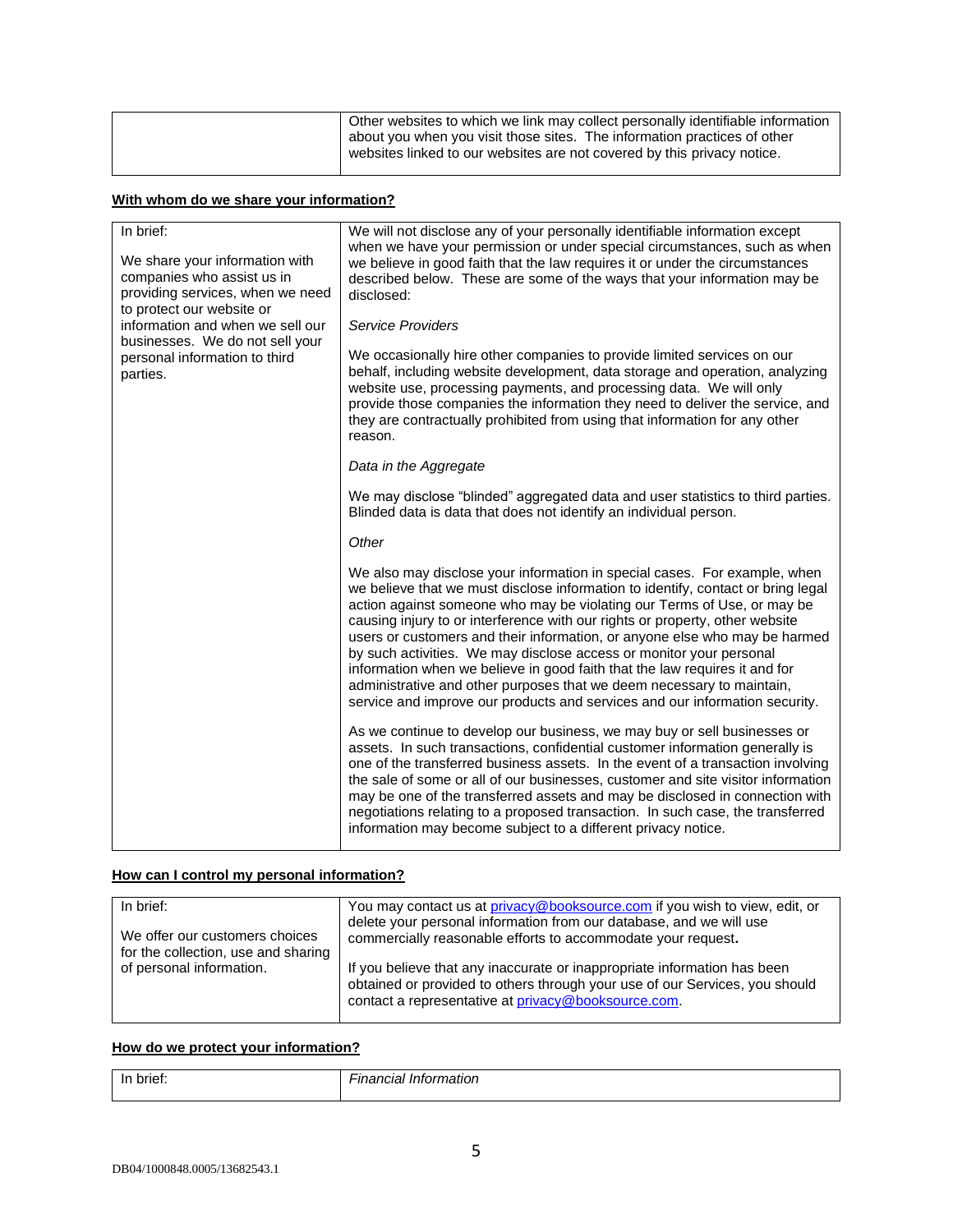| We use commercially reasonable       | We use TLS encryption when you submit payment information to purchase                                                                                                                                                                                                                                                                                                                                                                                                                                                                                                                                                                                                                                                                                                                                                                                                                                                                                                                                                                                                                                                                             |
|--------------------------------------|---------------------------------------------------------------------------------------------------------------------------------------------------------------------------------------------------------------------------------------------------------------------------------------------------------------------------------------------------------------------------------------------------------------------------------------------------------------------------------------------------------------------------------------------------------------------------------------------------------------------------------------------------------------------------------------------------------------------------------------------------------------------------------------------------------------------------------------------------------------------------------------------------------------------------------------------------------------------------------------------------------------------------------------------------------------------------------------------------------------------------------------------------|
| efforts to protect your information. | products on our website. Our webpages are using encryption when you see                                                                                                                                                                                                                                                                                                                                                                                                                                                                                                                                                                                                                                                                                                                                                                                                                                                                                                                                                                                                                                                                           |
| Our Services do not use              | "https" in the URL or the padlock symbol.                                                                                                                                                                                                                                                                                                                                                                                                                                                                                                                                                                                                                                                                                                                                                                                                                                                                                                                                                                                                                                                                                                         |
| encryption except where noted.       | Other Information                                                                                                                                                                                                                                                                                                                                                                                                                                                                                                                                                                                                                                                                                                                                                                                                                                                                                                                                                                                                                                                                                                                                 |
|                                      | Because information sent through the Internet travels from computer to<br>computer throughout the world, when you give us information, that information<br>may be sent electronically to servers outside of the country where you originally<br>entered the information. Unfortunately, no data transmission over the Internet<br>can be guaranteed to be 100% secure. Except as specifically stated, this site<br>does not use security encryption measures. Information that you disclose by<br>use of this site (as with any site that is non-secure), by posting a message or<br>using e-mail, potentially could be collected and used by others. This may result<br>in unsolicited messages from third parties or use of such information by third<br>parties for their own purposes, legal or illegal. As a result, while we strive to<br>protect your personal information, we cannot ensure or warrant the security of<br>any information you transmit to us or from our services, and you do so at your<br>own risk. Once we receive your transmission, we use commercially reasonable<br>efforts to ensure its security on our systems. |

# **Your California Privacy Rights.**

| Requests for Information Under Current Law                                                                                                                                                                                                                                                                                                                                                                                                                                                                                                                                                                                                                                                                                    |
|-------------------------------------------------------------------------------------------------------------------------------------------------------------------------------------------------------------------------------------------------------------------------------------------------------------------------------------------------------------------------------------------------------------------------------------------------------------------------------------------------------------------------------------------------------------------------------------------------------------------------------------------------------------------------------------------------------------------------------|
| California Civil Code Section 1798.83 permits our visitors who are California<br>residents to request certain information regarding our disclosure of personal<br>information to third parties for their direct marketing purposes. To make such<br>a request, please send an email or written request at the address below.                                                                                                                                                                                                                                                                                                                                                                                                  |
| Make sure to state that you are a California Resident.                                                                                                                                                                                                                                                                                                                                                                                                                                                                                                                                                                                                                                                                        |
| In addition, a business subject to California Business and Professions Code<br>Section 22581 must allow California residents under age 18 who are<br>registered users of online sites, services, or applications to request and obtain<br>removal of content or information they have publicly posted. Your request<br>should include a detailed description of the specific content or information to<br>be removed. Please be aware that your request does not guarantee complete<br>or comprehensive removal of content or information posted online and that<br>the law may not permit or require removal in certain circumstances. As stated<br>above, persons under the age of 18 are not permitted to use our website. |
| California Consumer Privacy Act                                                                                                                                                                                                                                                                                                                                                                                                                                                                                                                                                                                                                                                                                               |
| This Privacy Notice for California Residents supplements the information<br>contained in above in our general privacy policy and applies solely to visitors,<br>users, and others who reside in the State of California.                                                                                                                                                                                                                                                                                                                                                                                                                                                                                                      |
| <b>Your Rights</b><br>The California Consumer Privacy Act ("CCPA") grants State of California<br>residents the following rights, to:<br>Know what personal information is being collected about them;<br>1)<br>Know whether their personal information is sold or disclosed and to<br>(2)<br>whom;<br>3)<br>Say no to the sale of their personal information;<br>Access their personal information;<br>4)<br>5)<br>Have their personal information deleted; and<br>6)<br>Have the right to equal service and price, even if they exercise their<br>privacy rights under this law.<br><b>Categories of Personal Information We Collect</b>                                                                                     |
|                                                                                                                                                                                                                                                                                                                                                                                                                                                                                                                                                                                                                                                                                                                               |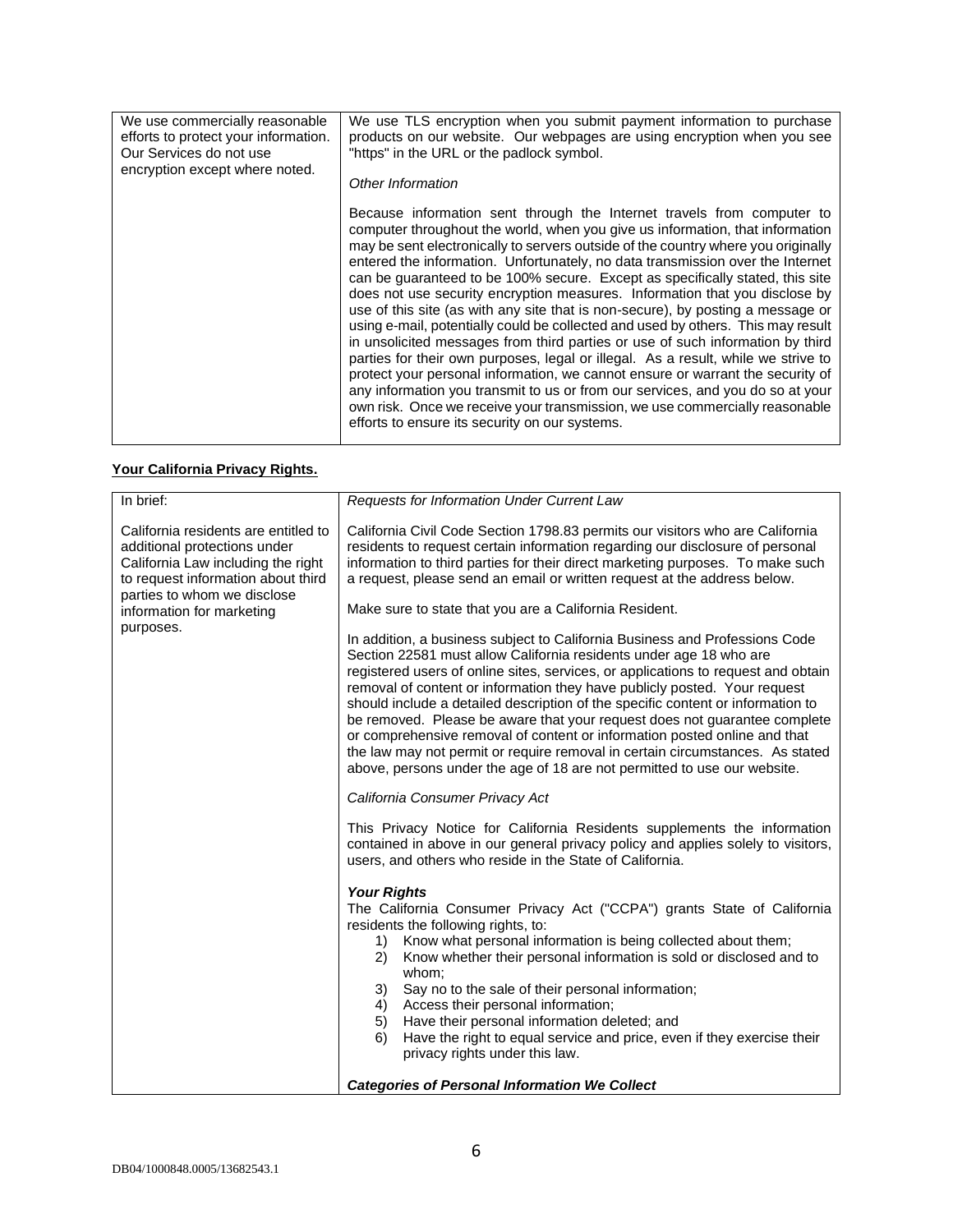| We collect, or may collect, information that identifies you, your household or<br>your device or is reasonably capable of being connected with or linked to you,<br>your household, or your device ("Personal Information"). Personal information<br>does not include public information available from government records, de-<br>identified or aggregated information or information that is protected by certain<br>laws such as HIPAA for health-related information and the Gramm-Leach Bliley<br>Act (GLBA) for certain financial information. |
|------------------------------------------------------------------------------------------------------------------------------------------------------------------------------------------------------------------------------------------------------------------------------------------------------------------------------------------------------------------------------------------------------------------------------------------------------------------------------------------------------------------------------------------------------|
| We collect the following categories of Personal Information:<br><b>Identifiers</b>                                                                                                                                                                                                                                                                                                                                                                                                                                                                   |
| First and last name<br>$\circ$                                                                                                                                                                                                                                                                                                                                                                                                                                                                                                                       |
| Job Title<br>$\circ$                                                                                                                                                                                                                                                                                                                                                                                                                                                                                                                                 |
| Email address<br>$\circ$<br>Mailing address<br>$\circ$                                                                                                                                                                                                                                                                                                                                                                                                                                                                                               |
| Phone number<br>$\circ$                                                                                                                                                                                                                                                                                                                                                                                                                                                                                                                              |
| School or organization<br>$\circ$                                                                                                                                                                                                                                                                                                                                                                                                                                                                                                                    |
| School district<br>$\circ$<br>Internet Protocol (IP) Address<br>$\circ$                                                                                                                                                                                                                                                                                                                                                                                                                                                                              |
| Personal Information Listed in the California Customer Records<br><b>Statute</b>                                                                                                                                                                                                                                                                                                                                                                                                                                                                     |
| The above identifiers<br>$\circ$                                                                                                                                                                                                                                                                                                                                                                                                                                                                                                                     |
| Credit card number or debit card number<br>$\circ$<br><b>Characteristics of Protected Classifications</b>                                                                                                                                                                                                                                                                                                                                                                                                                                            |
| Not collected<br>$\circ$                                                                                                                                                                                                                                                                                                                                                                                                                                                                                                                             |
| Commercial Information                                                                                                                                                                                                                                                                                                                                                                                                                                                                                                                               |
| Information you disclose when you ask us a question<br>$\circ$                                                                                                                                                                                                                                                                                                                                                                                                                                                                                       |
| about our website or services<br>Payment processing information<br>$\circ$                                                                                                                                                                                                                                                                                                                                                                                                                                                                           |
| <b>Biometric Information</b>                                                                                                                                                                                                                                                                                                                                                                                                                                                                                                                         |
| Not collected<br>$\circ$                                                                                                                                                                                                                                                                                                                                                                                                                                                                                                                             |
| Internet or Other Electronic Network Activity Information<br>Cookies<br>$\circ$                                                                                                                                                                                                                                                                                                                                                                                                                                                                      |
| Domain name<br>$\circ$                                                                                                                                                                                                                                                                                                                                                                                                                                                                                                                               |
| Browser type<br>$\circ$                                                                                                                                                                                                                                                                                                                                                                                                                                                                                                                              |
| Device identifiers including MAC address<br>$\circ$<br>Device type<br>$\circ$                                                                                                                                                                                                                                                                                                                                                                                                                                                                        |
| Browser plug-in types and versions<br>$\circ$                                                                                                                                                                                                                                                                                                                                                                                                                                                                                                        |
| Operating system and platform<br>$\circ$                                                                                                                                                                                                                                                                                                                                                                                                                                                                                                             |
| Time zone setting<br>$\circ$<br>Usage and viewing data<br>$\circ$                                                                                                                                                                                                                                                                                                                                                                                                                                                                                    |
| <b>Geolocation Data</b>                                                                                                                                                                                                                                                                                                                                                                                                                                                                                                                              |
| Information that tells us from where you access our<br>$\circ$<br>website                                                                                                                                                                                                                                                                                                                                                                                                                                                                            |
| Sensory Data                                                                                                                                                                                                                                                                                                                                                                                                                                                                                                                                         |
| Not collected<br>$\circ$<br>Professional or Employment-Related Information                                                                                                                                                                                                                                                                                                                                                                                                                                                                           |
| Job Title<br>$\circ$                                                                                                                                                                                                                                                                                                                                                                                                                                                                                                                                 |
| Job Description<br>$\circ$                                                                                                                                                                                                                                                                                                                                                                                                                                                                                                                           |
| Place of Employment<br>$\circ$<br>Non-public Education Information                                                                                                                                                                                                                                                                                                                                                                                                                                                                                   |
| Collected only in our roles as a service provider for<br>$\circ$                                                                                                                                                                                                                                                                                                                                                                                                                                                                                     |
| schools or organizations using the Booksource<br>Classroom application.                                                                                                                                                                                                                                                                                                                                                                                                                                                                              |
| Inferences Drawn from Other Personal Information<br>Not collected<br>$\circ$                                                                                                                                                                                                                                                                                                                                                                                                                                                                         |
| <b>Categories of Sources of Personal Information</b>                                                                                                                                                                                                                                                                                                                                                                                                                                                                                                 |
| We collect information from the following categories of sources:                                                                                                                                                                                                                                                                                                                                                                                                                                                                                     |
| Directly from you. For example, when you register submit information<br>$\bullet$                                                                                                                                                                                                                                                                                                                                                                                                                                                                    |
| on our website or share on the Contact Us page of our website.                                                                                                                                                                                                                                                                                                                                                                                                                                                                                       |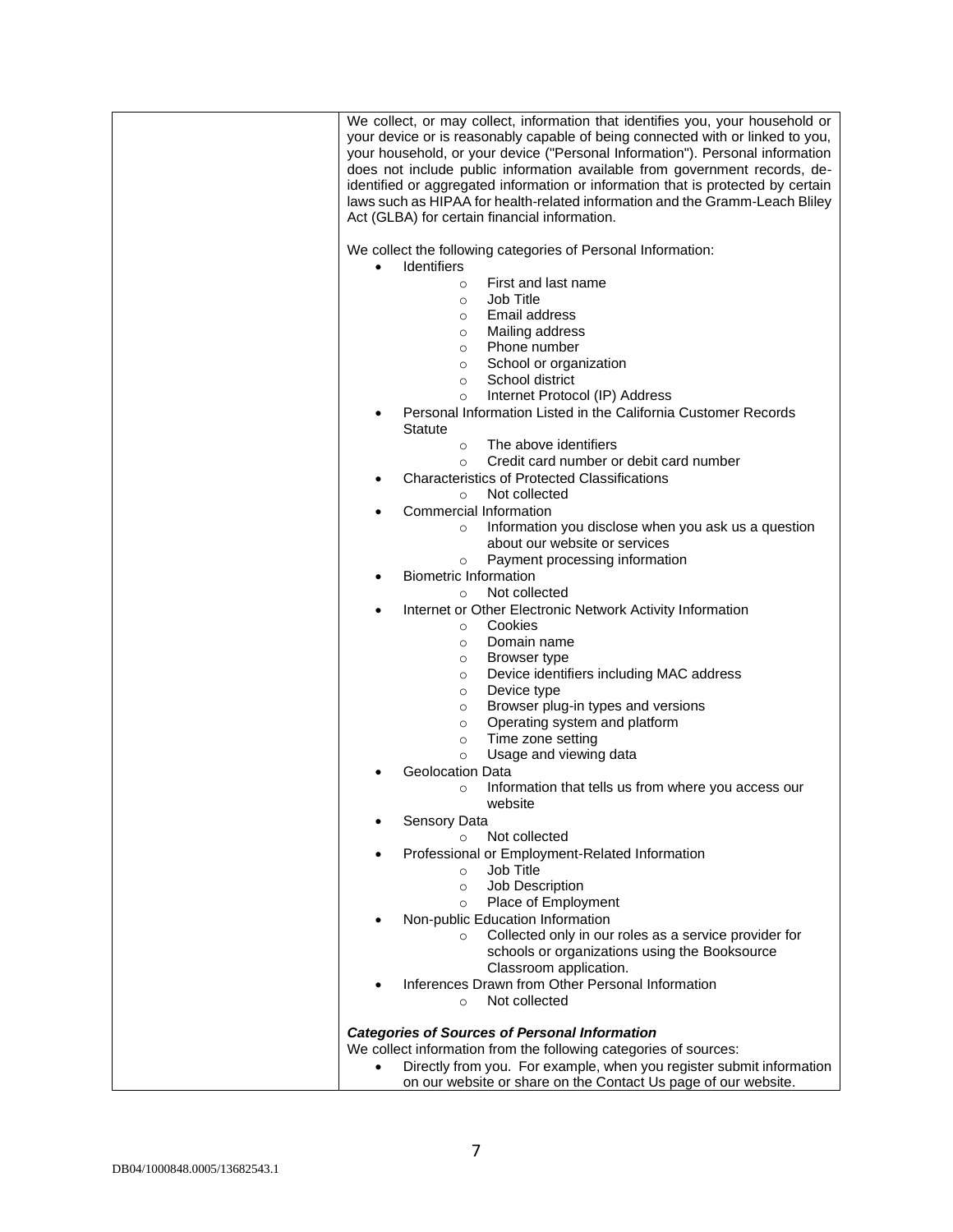| We may share information in all of the above categories if<br>$\circ$<br>our company is sold or we engage in a merger or other<br>such transaction.                                                                                                                                                                                                                                                                                                                                                                                                                                                                                                                                                                                                                                                                                                                                               |
|---------------------------------------------------------------------------------------------------------------------------------------------------------------------------------------------------------------------------------------------------------------------------------------------------------------------------------------------------------------------------------------------------------------------------------------------------------------------------------------------------------------------------------------------------------------------------------------------------------------------------------------------------------------------------------------------------------------------------------------------------------------------------------------------------------------------------------------------------------------------------------------------------|
| From Third Parties. For example, when you apply for a job, we may<br>$\bullet$<br>receive personal information when we conduct background checks.                                                                                                                                                                                                                                                                                                                                                                                                                                                                                                                                                                                                                                                                                                                                                 |
| <b>How We Share Your Personal Information</b><br>We share information in each of the above categories as follows:<br>All categories of information<br>We will share information in all of the above categories if<br>$\circ$<br>our company is sold or we engage in a merger or other<br>such transaction.<br>We will share information in all of the above categories of<br>$\circ$<br>information in connection with a law enforcement request<br>that is compliant with the California Electronic<br>Communications Privacy Act.<br>Identifiers<br>٠<br>We share identifiers with service providers who use that<br>$\circ$<br>information only to provide services to us such as website<br>development and operating, sending postal mail or email,<br>analyzing website use, storing information, and processing<br>data.<br>Personal Information Listed in the California Customer Records |
| <b>Statute</b><br>We share credit card information with service providers who<br>$\circ$<br>process payments on our behalf.<br>Internet or Other Electronic Network Activity Information<br>We share this information with our data analytics providers<br>$\circ$                                                                                                                                                                                                                                                                                                                                                                                                                                                                                                                                                                                                                                |
| <b>How We Use Your Information</b><br>See "How Do We Use Your Information" above to learn how we use your<br>information. We will not collect additional categories of personal information or<br>use the personal information we collected for materially different, unrelated, or<br>incompatible purposes without providing you notice.                                                                                                                                                                                                                                                                                                                                                                                                                                                                                                                                                        |
| How We Retain and Store Your Personal Information<br>We retain your personal information for as long as necessary to fulfill the<br>purpose(s) for which we collected it and to comply with applicable laws. We<br>use reasonable security precautions to protect your information while in<br>storage.                                                                                                                                                                                                                                                                                                                                                                                                                                                                                                                                                                                           |
| <b>Requests to Know</b><br>You have the right to request that we disclose certain information to you about<br>our collection and use of your personal information over the past 12 months.<br>Once we receive and confirm your verifiable consumer request, we will disclose<br>to you:<br>•The categories of personal information we collected about you.                                                                                                                                                                                                                                                                                                                                                                                                                                                                                                                                        |
| . The categories of sources for the personal information we collected about you.<br>.Our business or commercial purpose for collecting or selling that personal<br>information.<br>. The categories of third parties with whom we share that personal information.                                                                                                                                                                                                                                                                                                                                                                                                                                                                                                                                                                                                                                |
| •The specific pieces of personal information we collected about you (also called<br>a data portability request).<br>•If we sold or disclosed your personal information for a business purpose, two<br>separate lists disclosing:                                                                                                                                                                                                                                                                                                                                                                                                                                                                                                                                                                                                                                                                  |
| .sales, identifying the personal information categories that each<br>category of recipient purchased; and<br>•disclosures for a business purpose, identifying the personal<br>information categories that each category of recipient obtained.                                                                                                                                                                                                                                                                                                                                                                                                                                                                                                                                                                                                                                                    |
| <b>Requests to Delete</b>                                                                                                                                                                                                                                                                                                                                                                                                                                                                                                                                                                                                                                                                                                                                                                                                                                                                         |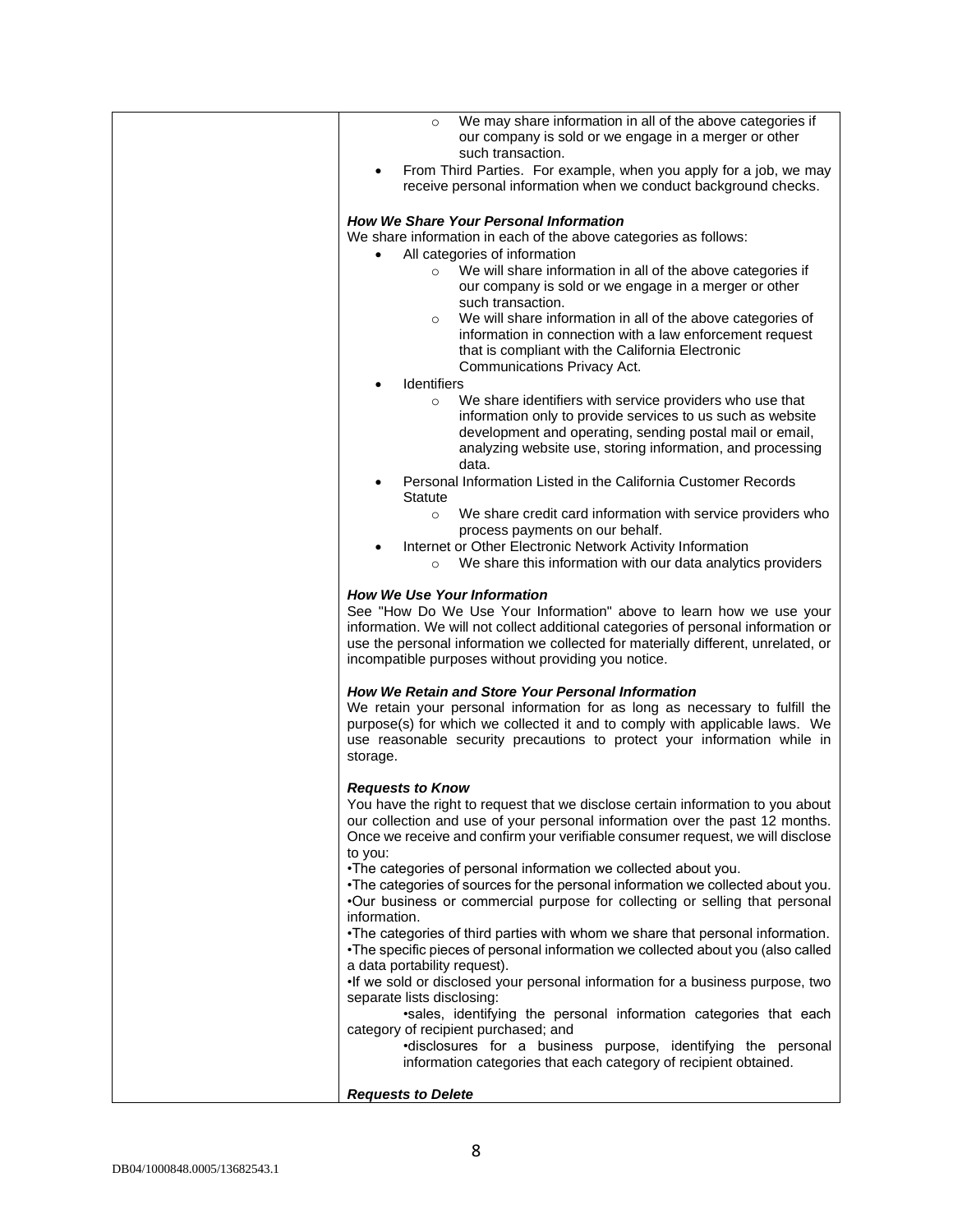| You have the right to request that we delete any of your personal information<br>that we collected from you and retained, subject to certain exceptions. Once we<br>receive and confirm your verifiable consumer request, we will delete (and direct<br>our service providers to delete) your personal information from our records,<br>unless an exception applies.                                                                                                                                                                                                                                                                                                                                                                                                                                                                                                                                                                                                                                                                                                                                                      |
|---------------------------------------------------------------------------------------------------------------------------------------------------------------------------------------------------------------------------------------------------------------------------------------------------------------------------------------------------------------------------------------------------------------------------------------------------------------------------------------------------------------------------------------------------------------------------------------------------------------------------------------------------------------------------------------------------------------------------------------------------------------------------------------------------------------------------------------------------------------------------------------------------------------------------------------------------------------------------------------------------------------------------------------------------------------------------------------------------------------------------|
| We may deny your deletion request if retaining the information is necessary for<br>us or our service provider(s) to:<br>Complete the transaction for which we collected the personal<br>1.<br>information, provide a service that you requested, take actions reasonably<br>anticipated within the context of our ongoing business relationship with you, or<br>otherwise performing our contract with you.<br>Detect security incidents, protect against malicious, deceptive,<br>2.<br>fraudulent, or illegal activity, or prosecute those responsible for such activities.<br>3.<br>Debug online services to identify and repair errors that impair existing<br>intended functionality.<br>Comply with the California Electronic Communications Privacy Act<br>4.<br>(Cal. Penal Code § 1546 et. seq.).<br>Enable solely internal uses that are reasonably aligned with consumer<br>5.<br>expectations based on your relationship with us.<br>Comply with a legal obligation.<br>6.<br>7.<br>Make other internal and lawful uses of that information that are<br>compatible with the context in which you provided it. |
| How To Submit a Request to Know or a Request to Delete                                                                                                                                                                                                                                                                                                                                                                                                                                                                                                                                                                                                                                                                                                                                                                                                                                                                                                                                                                                                                                                                    |
| If you are an individual consumer who has provided us with personal<br>information, please submit a verifiable consumer request to us by either:                                                                                                                                                                                                                                                                                                                                                                                                                                                                                                                                                                                                                                                                                                                                                                                                                                                                                                                                                                          |
| •Mailing us at the address below and asking for a Consumer Request Form; or<br>•Emailing us at <i>privacy@booksource.com</i> and asking for a Consumer Request<br>Form. Only you, or someone legally authorized to act on your behalf, may make<br>a verifiable consumer request related to your personal information. To<br>designate an authorized agent, email us at privacy@booksource.com and we<br>will provide you with a form to make a designated agent request.                                                                                                                                                                                                                                                                                                                                                                                                                                                                                                                                                                                                                                                 |
| You may only make a verifiable consumer request for access or data portability<br>twice within a 12-month period. To make a request, you must:                                                                                                                                                                                                                                                                                                                                                                                                                                                                                                                                                                                                                                                                                                                                                                                                                                                                                                                                                                            |
| Mail or Email us to receive a CCPA Consumer Request Form                                                                                                                                                                                                                                                                                                                                                                                                                                                                                                                                                                                                                                                                                                                                                                                                                                                                                                                                                                                                                                                                  |
| Complete the CCPA Consumer Request Form                                                                                                                                                                                                                                                                                                                                                                                                                                                                                                                                                                                                                                                                                                                                                                                                                                                                                                                                                                                                                                                                                   |
| Provide sufficient information that allows us to reasonably verify that<br>you are the person about whom we collected personal information or<br>that you are an authorized representative.                                                                                                                                                                                                                                                                                                                                                                                                                                                                                                                                                                                                                                                                                                                                                                                                                                                                                                                               |
| If you request the categories of information we collect, we<br>$\circ$<br>require your first and last name, user ID, and your email<br>address.                                                                                                                                                                                                                                                                                                                                                                                                                                                                                                                                                                                                                                                                                                                                                                                                                                                                                                                                                                           |
| If you request the specific information or to have your<br>$\circ$<br>information deleted, we require your first and last name, user<br>ID, email address and information about your two most<br>recent transactions with us.                                                                                                                                                                                                                                                                                                                                                                                                                                                                                                                                                                                                                                                                                                                                                                                                                                                                                             |
| Describe your request with sufficient detail that allows us to<br>understand, evaluate and respond to it.                                                                                                                                                                                                                                                                                                                                                                                                                                                                                                                                                                                                                                                                                                                                                                                                                                                                                                                                                                                                                 |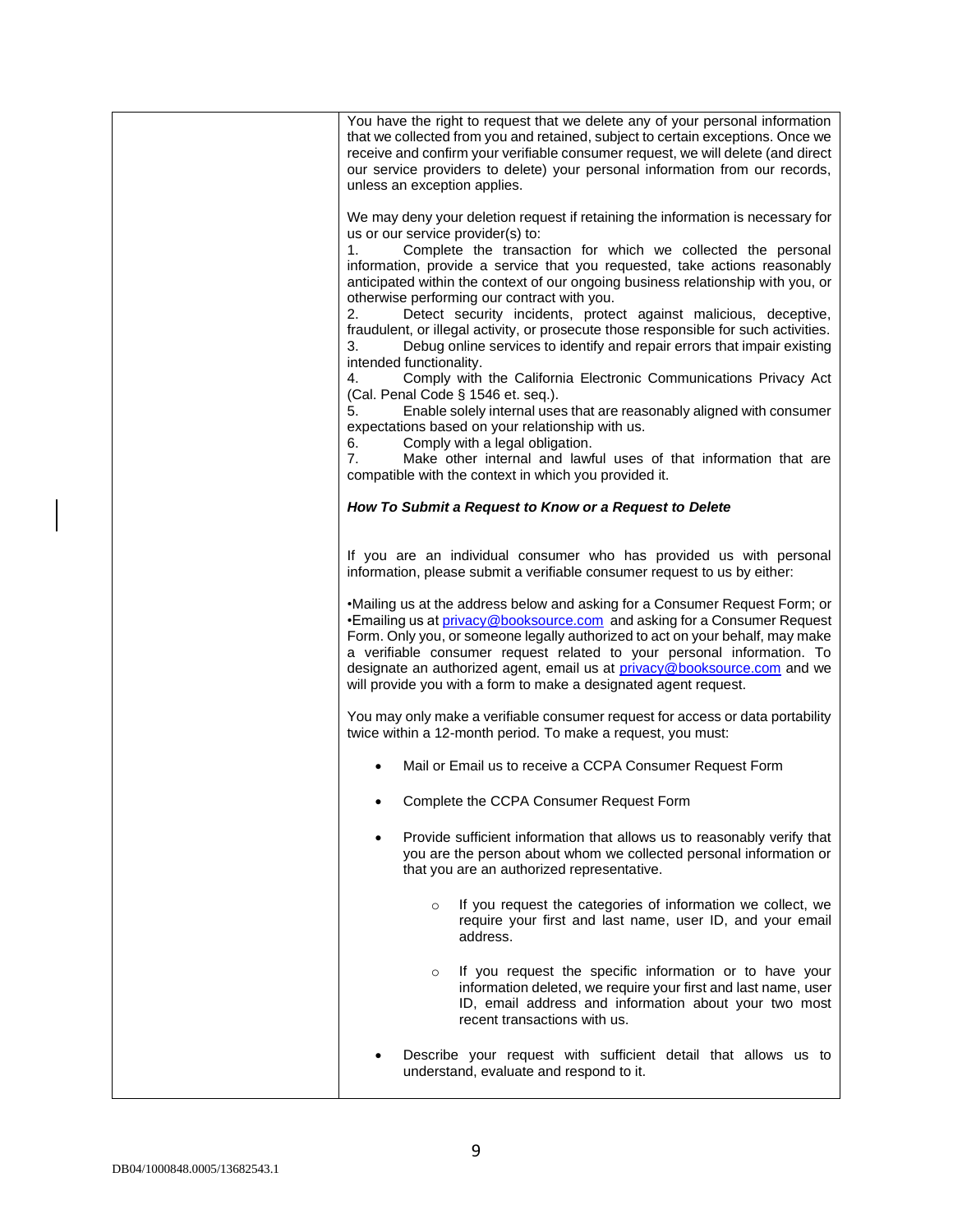| We cannot respond to your request or provide you with personal information if<br>we cannot verify your identity or authority to make the request and confirm the<br>personal information relates to you. We will only use personal information<br>provided in a verifiable consumer request to verify the requestor's identity or<br>authority to make the request.                                                                                                                                                                                                                                                                                                                                                                                                                                                |
|--------------------------------------------------------------------------------------------------------------------------------------------------------------------------------------------------------------------------------------------------------------------------------------------------------------------------------------------------------------------------------------------------------------------------------------------------------------------------------------------------------------------------------------------------------------------------------------------------------------------------------------------------------------------------------------------------------------------------------------------------------------------------------------------------------------------|
| We will only use personal information provided in a verifiable consumer request<br>to verify the requestor's identity or authority to make the request.                                                                                                                                                                                                                                                                                                                                                                                                                                                                                                                                                                                                                                                            |
| We will try to respond to your request within forty-five (45) days of when we<br>receive it. If we require more time (up to 90 days), we will inform you of the<br>reason and extension period in writing. We will deliver our written response by<br>mail or electronically, at your option. Any disclosures we provide will only cover<br>the 12-month period preceding the verifiable consumer request's receipt. The<br>response we provide will also explain the reasons we cannot comply with a<br>request, if applicable. For data portability requests, we will select a format to<br>provide your personal information that is readily useable and should allow you<br>to transmit the information from one entity to another entity without hindrance,<br>specifically by electronic mail communication. |
| We do not charge a fee to process or respond to your verifiable consumer<br>request unless it is excessive, repetitive, or manifestly unfounded. If we<br>determine that the request warrants a fee, we will tell you why we made that<br>decision and provide you with a cost estimate before completing your request.                                                                                                                                                                                                                                                                                                                                                                                                                                                                                            |
| An amendment to the CCPA provides an exemption to the Right to Know and<br>Right to Delete for personal information between a business and a person who<br>is acting as an employee, director, officer, or contractor of a company,<br>partnership, sole proprietorship, nonprofit, or government where the information<br>is used in the context of a business transaction. This exemption is currently set<br>to expire on January 1, 2021. Until that date, we will not respond to requests<br>to know or delete that meet this exemption.                                                                                                                                                                                                                                                                      |
| <b>How to Submit an Opt-Out Request</b><br>We do not and will not sell your personal information to third parties. If we<br>change that practice in the future, we will update our privacy policy and provide<br>an opt-out link pursuant to the CCPA. We will treat any information that we<br>collected prior such a change as though you opted-out of the sale of your<br>personal information.                                                                                                                                                                                                                                                                                                                                                                                                                 |
| <b>Non-Discrimination</b>                                                                                                                                                                                                                                                                                                                                                                                                                                                                                                                                                                                                                                                                                                                                                                                          |
| We will not discriminate against you for exercising any of your CCPA rights.<br>Unless permitted by the CCPA, we will not:                                                                                                                                                                                                                                                                                                                                                                                                                                                                                                                                                                                                                                                                                         |
| Deny you goods or services.                                                                                                                                                                                                                                                                                                                                                                                                                                                                                                                                                                                                                                                                                                                                                                                        |
| Charge you different prices or rates for goods or services, including<br>through granting discounts or other benefits, or imposing penalties.                                                                                                                                                                                                                                                                                                                                                                                                                                                                                                                                                                                                                                                                      |
| Provide you a different level or quality of goods or services.<br>$\bullet$                                                                                                                                                                                                                                                                                                                                                                                                                                                                                                                                                                                                                                                                                                                                        |
| Suggest that you may receive a different price or rate for goods or<br>services or a different level or quality of goods or services.                                                                                                                                                                                                                                                                                                                                                                                                                                                                                                                                                                                                                                                                              |
| However, we may offer you certain financial incentives permitted by the CCPA<br>that can result in different prices, rates, or quality levels. Any CCPA-permitted<br>financial incentive we offer will reasonably relate to your personal information's<br>value and contain written terms that describe the program's material aspects.<br>Participation in a financial incentive program requires your prior opt in consent,<br>which you may revoke at any time.                                                                                                                                                                                                                                                                                                                                                |
| Address for California Privacy Requests                                                                                                                                                                                                                                                                                                                                                                                                                                                                                                                                                                                                                                                                                                                                                                            |